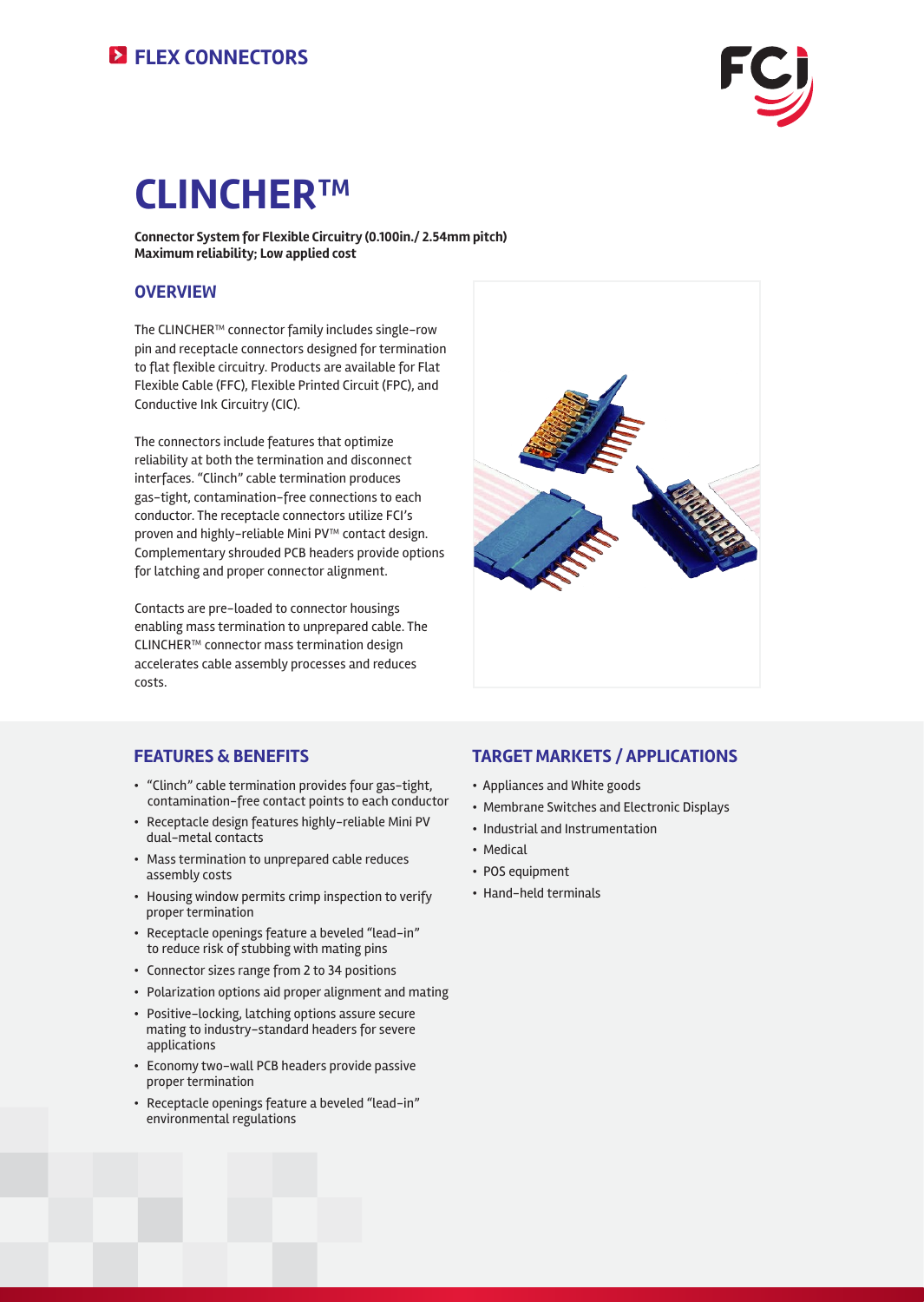### **E** CLINCHER™ CONNECTOR SYSTEM **FOR FLEXIBLE**

# **CLINCHER™ RECEPTACLES**

### **RECEPTACLE STANDARD SERIES 65801**



- Positions available: 2 through 32
- Plating Options: Gold/GXT or lead-free pure tin
- Mates best with: Clincher Pin Connectors Series 66226 or FCI Mini-latch pin connectors or BergStik™ / equivalent .025in. sq. posted. 0.100in. pitch un-shrouded headers
- For part numbers and technical information, search on: Base part number 65801

### **RECEPTACLE OUTSIDE BAR POLARIZED WITH PASSIVE LATCHING SERIES 67516**



- Positions available: 2 through 16
- Plating Options: Gold/GXT or lead-free pure tin
- Mates best with: Clincher PCB Pin Headers Series 95735, 95736
- For part numbers and technical information, search on: Base part number 67516

### **RECEPTACLE INSIDE BAR POLARIZED SERIES 10027313**



- Positions available: 6 through 34
- Plating Options: Gold/GXT or lead-free pure tin
- Mates best with industry standard PCB Pin connec tors or BergStik™ / equivalent .025in. sq. posted, 0.100in. pitch un-shrouded headers
- For part numbers and technical information, search on: Base part number 10027313

### **RECEPTACLE INSIDE BAR POLARIZED WITH LATCHING SERIES 10022753**



- Positions available: 6 through 34
- Plating Options: Gold/GXT or lead-free pure tin
- Mates best with industry standard PCB Pin connectors
- For part numbers and technical information, search on: Base part number 10022753

For more information, please contact: Communications@fci.com or visit us at **www.fci.com**

**Disclaimer** Please note that the above information is subject to change without notice.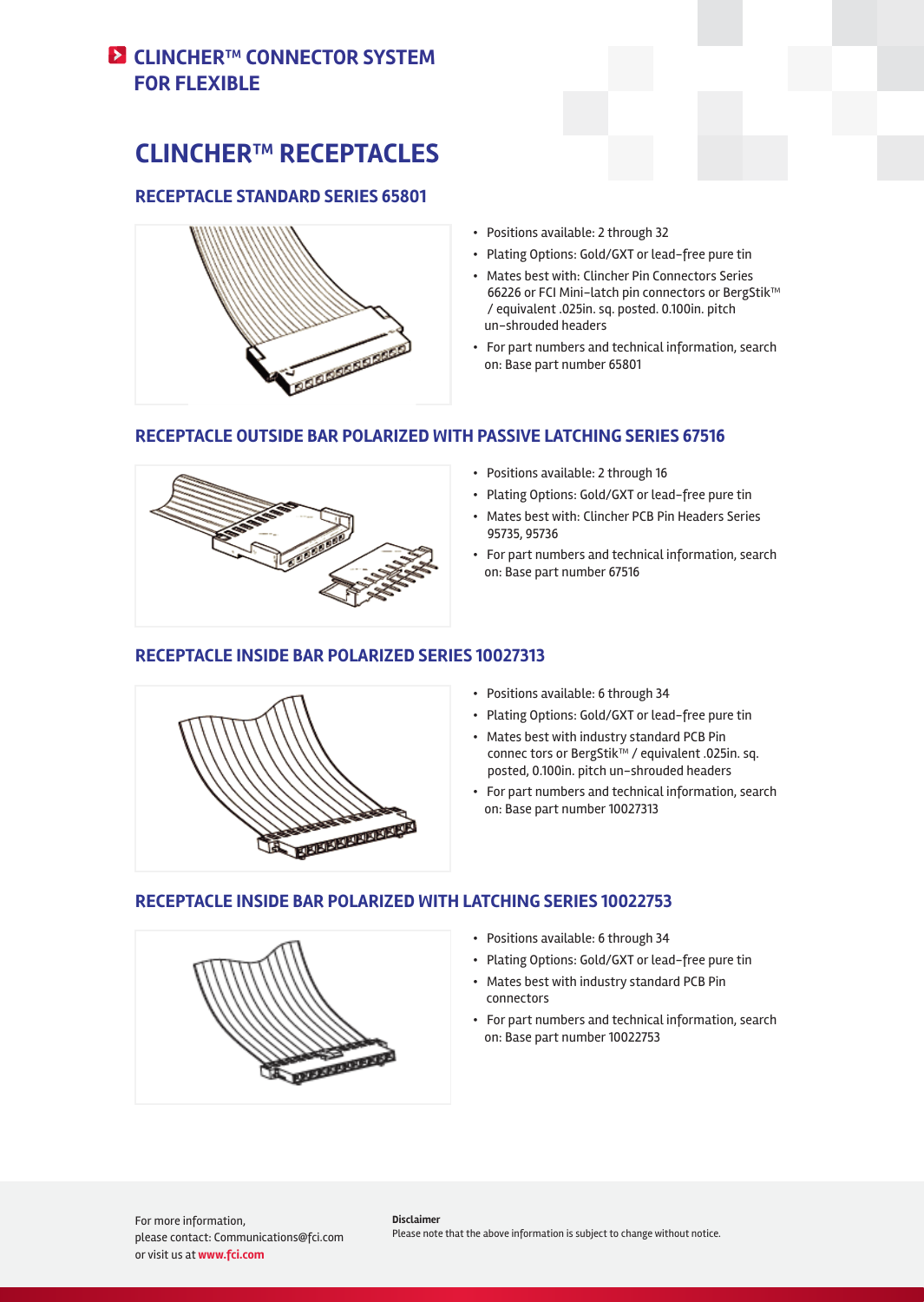### **E** CLINCHER™ CONNECTOR SYSTEM **FOR FLEXIBLE**

# **CLINCHER™ PIN CONNECTORS**

### **RECEPTACLE STANDARD SERIES 65801**



- Positions available: 3 through 14
- Plating Options: Gold/GXT or lead-free pure tin
- Mates best with: Clincher™ Receptacle, Standard Series 65801; FCI Mini-latch/Mini-PV™ Connectors
- For part numbers and technical information, search on: Base part number 66226

### **RECEPTACLE OUTSIDE BAR POLARIZED WITH PASSIVE LATCHING SERIES 67516**



- Positions available: 2 through 16
- Plating Options: Gold/GXT or lead-free pure tin
- Mates best with Clincher™ Receptacle, Outside-bar polarized with Passive Latching Series 67516
- For part numbers and technical information, search on: Base part number 95735

### **RECEPTACLE INSIDE BAR POLARIZED SERIES 10027313**



- Positions available: 2 through 16
- Plating Options: Gold/GXT or lead-free pure tin
- Mates best with Clincher™ Receptacle, Outside-bar polarized with Passive Latching Series 67516
- For part numbers and technical information, search on: Base part number 95736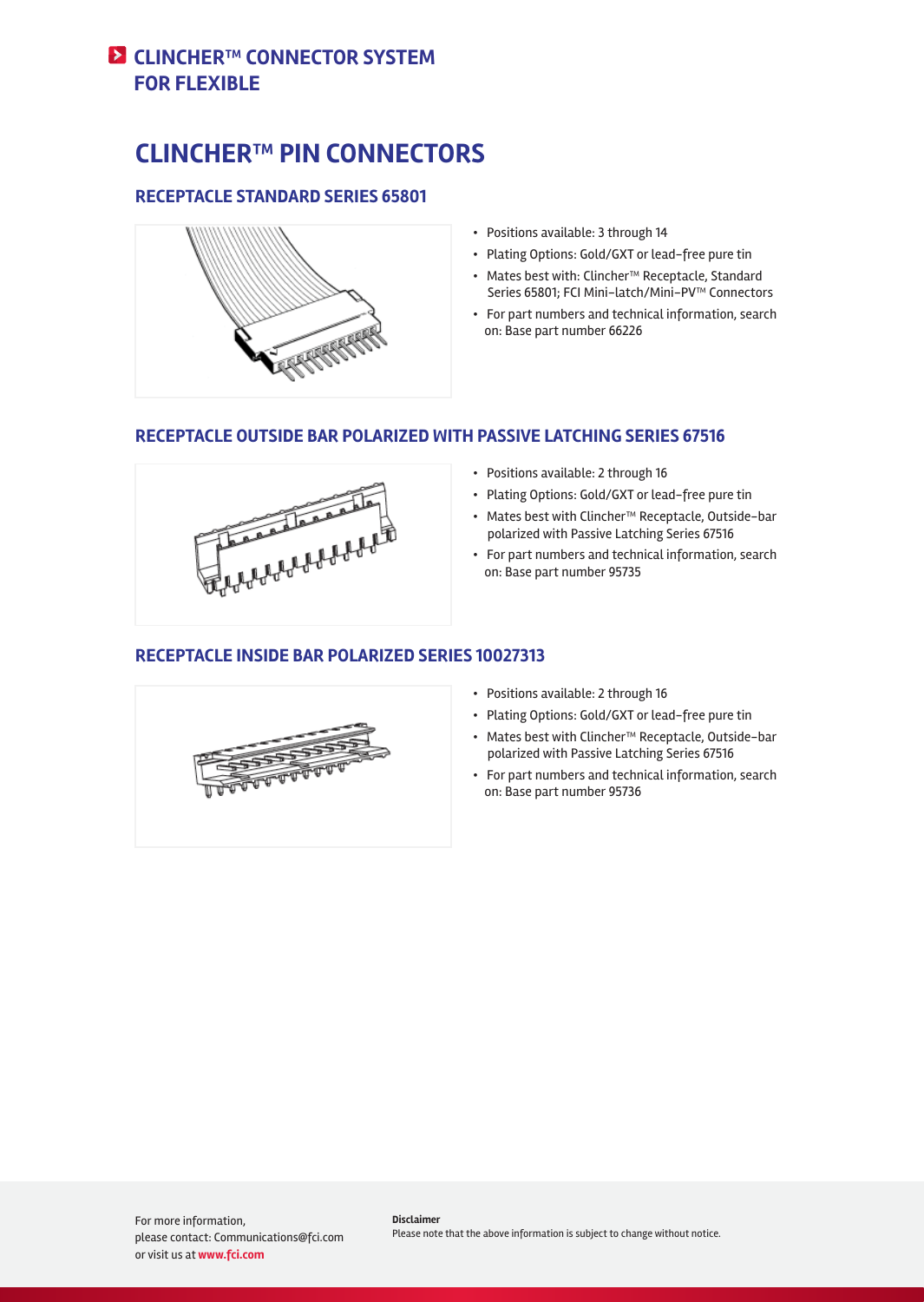### **EX CLINCHER™ CONNECTOR SYSTEM FOR FLEXIBLE**

# **TECHNICAL INFORMATION**

### **MATERIALS**

- Housings: Polypropylene UL 94 V-O, Blue
- Contact body base metal: Receptacles: Cupro-nickel; Pin Headers: Phosphor Bronze
- Contact spring base metal: Beryllium Copper
- Plating, contact spring: 3u Gold/GXT or 10u lead-free

### **ELECTRICAL PERFORMANCE**

- Contact resistance (LLCR) main contacts: 10 mΩ max; 20 mΩ max after environmental exposure
- Insulation Resistance: 5000 MΩ min
- Withstanding voltage: 1000 VAC RMS
- Current Rating: 2.0 amp continuous per contact

### **MECHANICAL PERFORMANCE**

- Mating and Un-mating force: 300 grams max per contact (does not include latching force)
- Latch retention: 4 lbs minimum
- Contact retention: 30 grams min per contact
- Cable retention: 10 lbs per inch of cable width.
- Contact durability: 100 mating cycles

#### **SPECIFICATIONS**

- Cable
	- Specification: IPC Standard, FC-220 B Cables type A or B, tolerance class IV
	- Cable thickness: 0.33mm (0.013in.) max including insulation
	- Insulation material: Mylar® or KAPTON® Polyimide
	- Conductorthickness: 0.076 +/- 0.013mm (0.003 +/-0.0005 in) 305 gr/m2
	- Conductor width: 1.57 +/-0.07mm  $(0.062 + / - 0.0003$  in)
	- Additional Cable Specifications: See technical drawings: TA-264, TA-371
	- Product Specification: BUS-12-021, BUS-12-022

### **PACKAGING**

• Anti-static Trays

### **APPLICATION DATA**

• TA-372, TA-264, TA-371